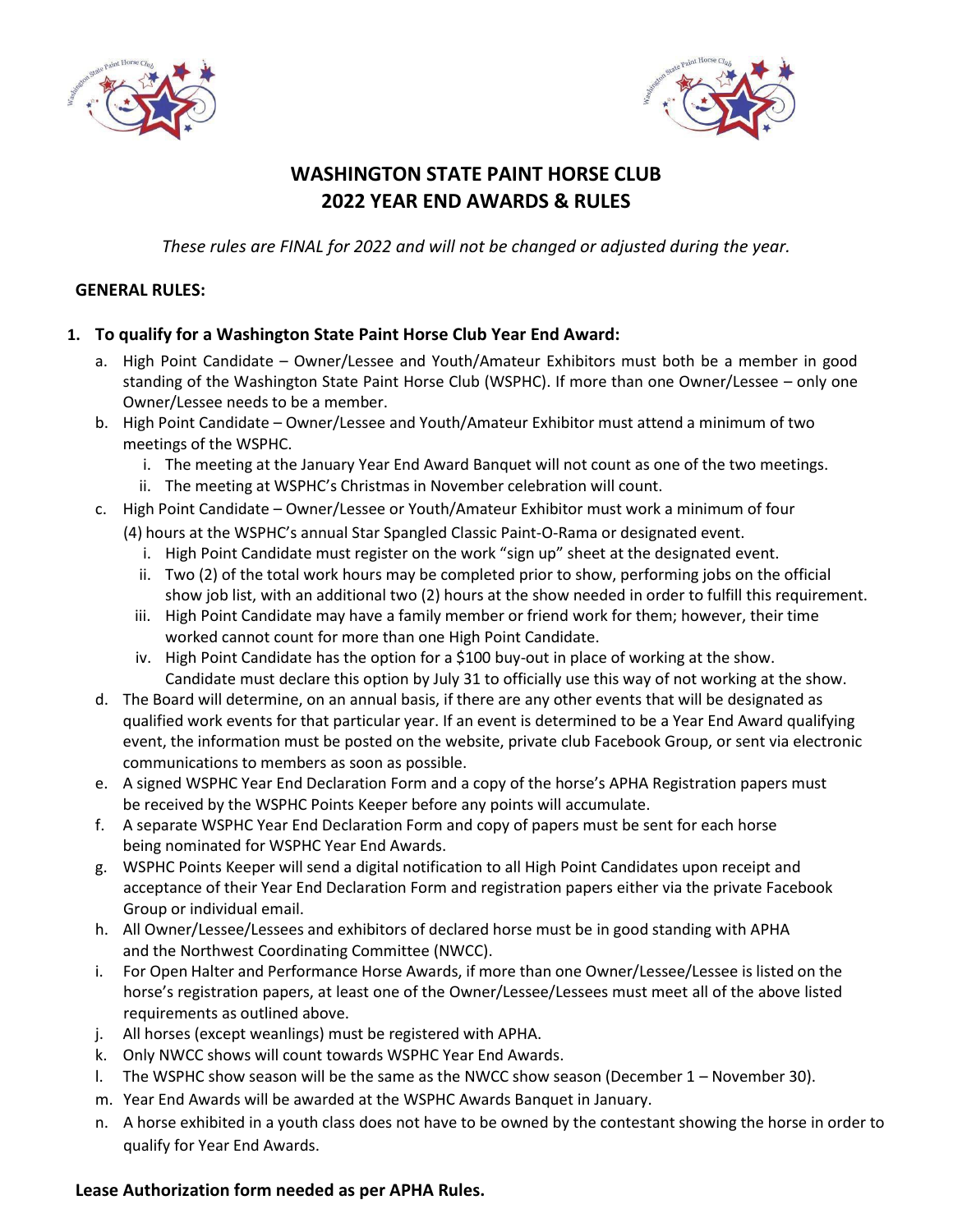



### **POINT SYSTEM:**

- 1. Performance Points will be tabulated according to the NWCC Point System.
- 2. Halter Points will be tabulated according to the NWCC Point System, however, no added Grand & Reserve Halter points will be included.
- 3. Ties will be broken in the following manner:
	- a. The horse or exhibitor accumulating equal points but showing the least number of times will receive the award.
	- b. If points AND number of times shown is equal, the horse that places over the other horse the greatest number of times will be declared the winner.
- 4. Year End High Point and Reserve High Point Awards will be awarded only when there are qualified horses and riders.
- 5. Year End High Point and Reserve High Point Awards for the Open Performance Categories (Green Horse, Junior Horse, Senior Horse, and Solid Paint Bred) will be awarded to the horses with the most accumulated open points in their respective division, with no stipulation of number of APHA categories needed to qualify. Horses and/or riders must earn a minimum of 10 NWCC points per award category at NWCC‐approved Paint shows (or 10 points per class in Open PAC Shows) to qualify for a WSPHC Year End Award category.

Listed below are the Award Categories offered for WSPHC Year End Awards to be presented at the WSPHC Annual Banquet:

## **AWARDS CATEGORIES:**

- 1. **Halter Awards**  High Point and Reserve High Point
	- a. Open Mare
	- b. Open Gelding
	- c. Open Stallion
	- d. Amateur Mare
	- e. Amateur Gelding
	- f. Amateur Stallion
	- g. Youth Mare
	- h. Youth Gelding
	- i. Solid Paint Bred (includes Open, Amateur, and Youth)
- 2. **Youth Performance Awards**  High Point and Reserve High Point (halter points not included) 10 points minimum to be accumulated from one or more APHA categories per section YP‐025 of the current rule book.
	- a. Leadline
	- b. Walk/Trot 5-10
	- c. Walk/Trot 11-18
	- d. 13 & Under
	- e. 18 & Under
	- f. Novice Youth
	- g. Solid Paint Bred